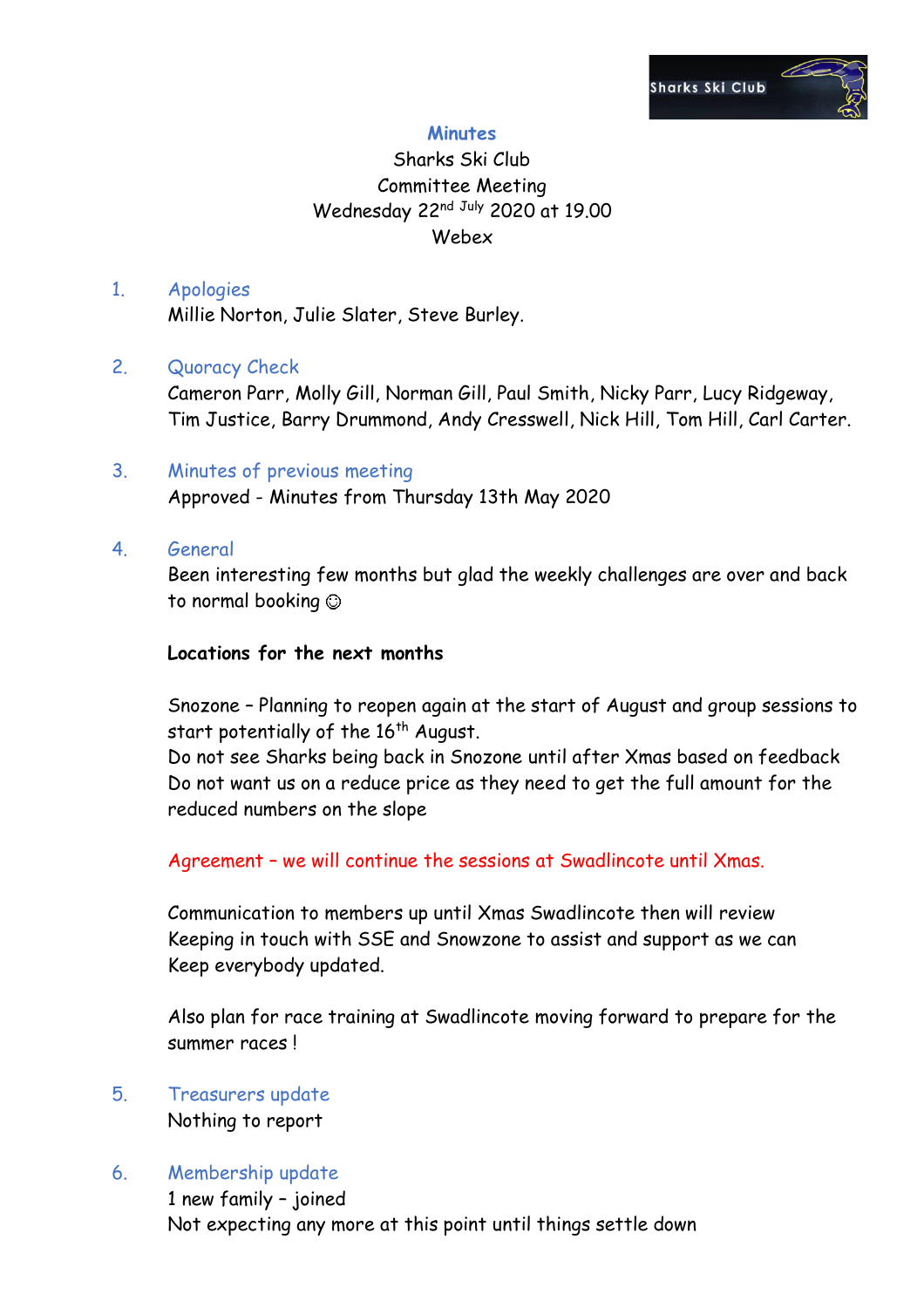

Great work from Megan in supporting the youngest one

## 7. Welfare Officers update

Nothing to report

Carl and Julie not present at at Swadlincote due to the distance so the deputies are working.

Andy / Paul / Cameron to print and laminate (Nicky and Paul to print their own and bring on Saturday)

#### 8. Club Captains update

Tom – Not much happening at the moment due to the COVID 19 but important to keep connected to the younger members.

Start process for new female captain as Mille is soon turning 18.

### 9. Skiing update (race, general)

#### **General - Molly**

We are most grateful to Swadlincote Snowsport Centre for allowing us to ski there at our normal time of Saturday morning 9.00am – 11.00am at a most competitive price of £12 child, and £12.50 for adults.

It was hard work getting all the Risk Assessment re Covid 19 set up for both Sharks and the slope management, but together we managed it, and although being very apprehensive and nervous on the day, it worked perfectly within 'bubbles' 5 to 1 instructor. Well, nearly…!!! A couple of hick ups…The Instructors were really 'switched on' and nurtured their groups through the transition from a snow slope to a plastic slope. If truth was known, the instructors + me and Norman were nervous about taking our first tentative run down the slope also, BUT, in true Sharks fashion, it did not take long to settle down and everyone was skiing as if they were on snow. The 2 hours passed very quickly as everyone was having fun and so happy to be skiing again on whatever…!!

After the session finished, all the young people vanished from the slope straight onto the Toboggan Crest Run, whilst the adults sat outside watching whilst enjoying a drink and a chat.

The second Saturday was very much the same, apart from the fact that I could not hold Frank down any longer and give in to setting a slalom course. Again, starting off tentively, but then flying down as if they had never been away. Afterwards there was a battle between young people and parent/adults as to who could get on the Crest Run first. I think Helen (instructor) won. We were still 'hanging around' eating/drinking until 1.00pm just like the old days at Sheffield. I had the following message earlier this week from a parent '?? is loving the ski sessions at the moment. We were never part of the Sheffield ski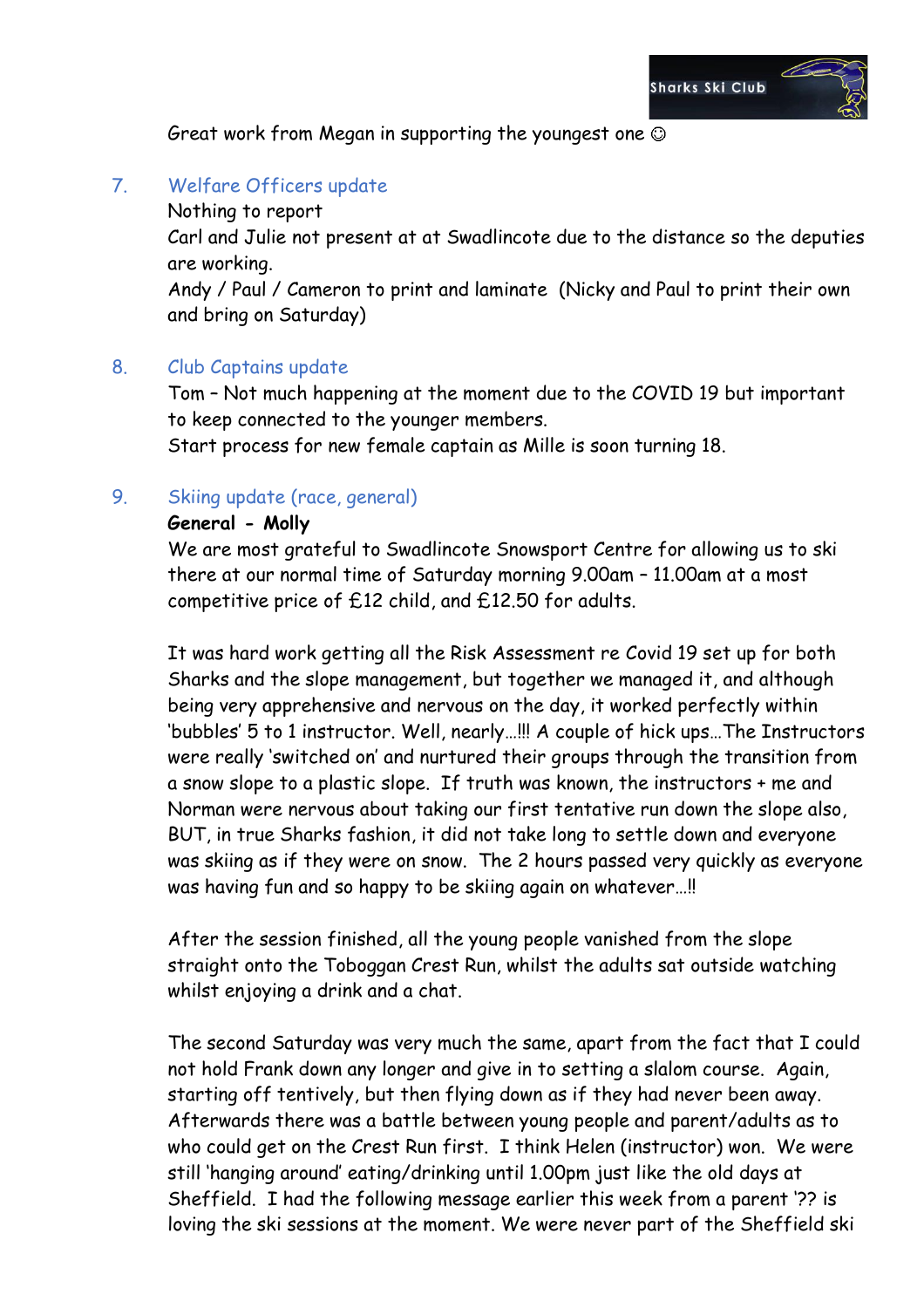

slope scene but it seems to me that many of the original aspects of the old times there are present at Swadlincote - great value and inclusivity for all, great club feel and camaraderie.' This made it all worthwhile.

Thank you to all the volunteer parents who helped with the lift and keeping our skiing members at social distancing both at the top and at the bottom. We could not have done it without your help

So, where to from here? We have 2 more Saturdays booked in at Swadlincote.

I have a few things to discuss with the committee re skiing at Swadlincote –

- a) Wearing our blue jackets was too hot, but we still need to look professional Agreement to provide T-Shirt to all instructors ASAP and to source instructor long sleeve T- Shirts and Jackets (Tim to get pricing)
- b) We are skiing more runs due to not queuing; therefore, the children need a rest and a drink. Agreement - Sharks to pay for coffees and teas for the lift volunteers. As needed – Parents to bring a drink
- c) Children's helmets are not fitted correctly. It is a hard surface...!! we need to check this. Instructors to check each week
- d) May be better for instructors to give feedback at the bottom of the slope rather than the top of the slope. We need to monitor. The instructors will remain flexible
- e) Bungs Do we need to buy some?? Leave it to the people or Swadlincote to sort it out

#### **Race – Paul**

Planning for race training at Swadlincote ready for next season …. Race session with just Shark members Great session with the poles out last week !

#### 10. Coaching update

First, I must give much credit to our instructors for the amazing way in which they turned on the "easy on plastic" approach for the benefit of our enthusiastic skiers; both young and the not so young!

Again; from my very biased view, out instructors are simply the best!